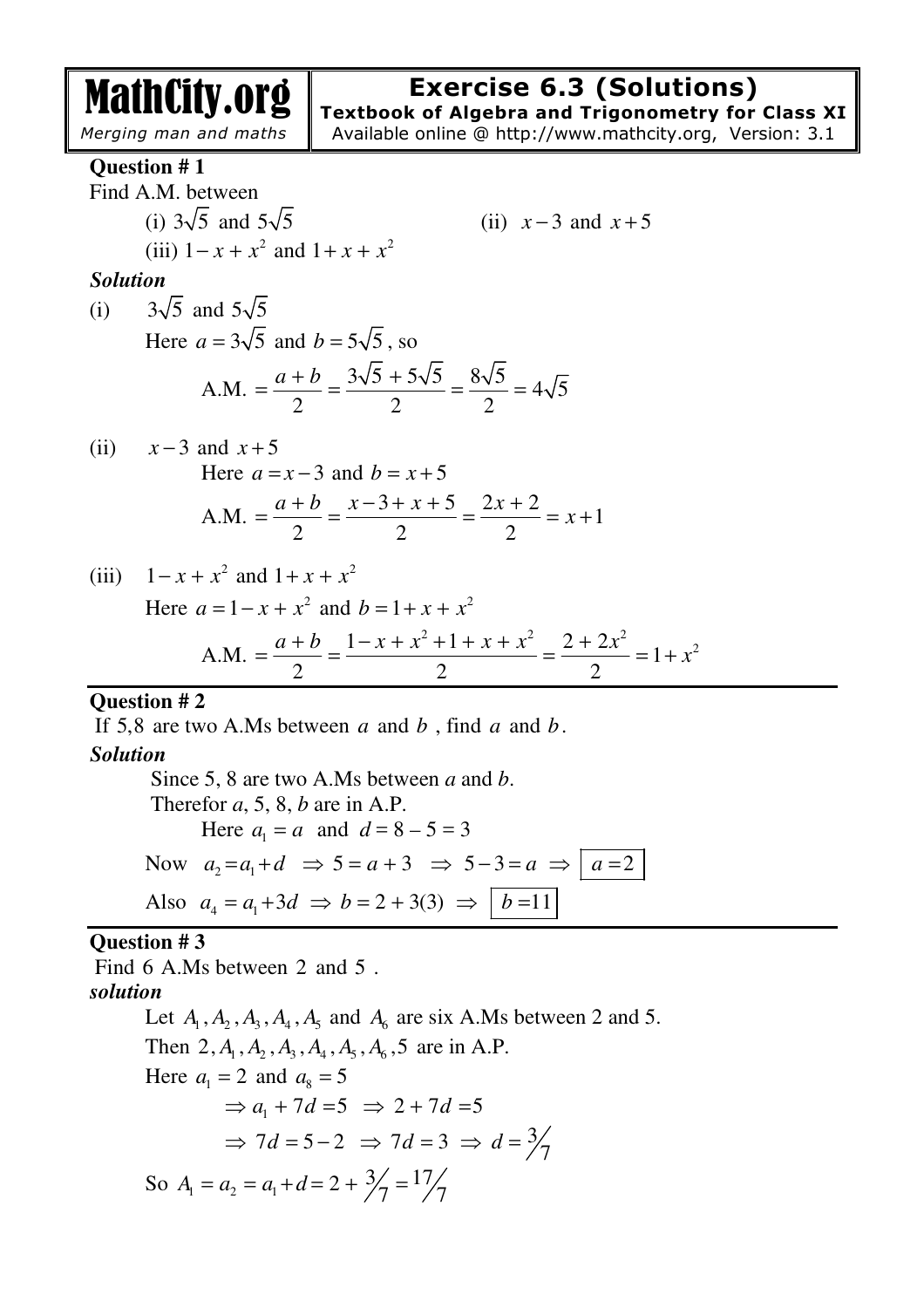$$
A_2 = a_3 = a_1 + 2d = 2 + 2\left(\frac{3}{7}\right) = 2 + \frac{6}{7} = \frac{20}{7}
$$
  
\n
$$
A_3 = a_4 = a_1 + 3d = 2 + 3\left(\frac{3}{7}\right) = 2 + \frac{9}{7} = \frac{23}{7}
$$
  
\n
$$
A_4 = a_5 = a_1 + 4d = 2 + 4\left(\frac{3}{7}\right) = 2 + \frac{12}{7} = \frac{26}{7}
$$
  
\n
$$
A_5 = a_6 = a_1 + 5d = 2 + 5\left(\frac{3}{7}\right) = 2 + \frac{15}{7} = \frac{29}{7}
$$
  
\n
$$
A_6 = a_7 = a_1 + 6d = 2 + 6\left(\frac{3}{7}\right) = 2 + \frac{18}{7} = \frac{32}{7}
$$

Hence  $\frac{17}{5}$ ,  $\frac{20}{5}$ ,  $\frac{23}{5}$ ,  $\frac{26}{5}$ ,  $\frac{29}{5}$ ,  $\frac{32}{5}$ 7 7 7 7 7 7 7 are six A.Ms between 2 and 5.

### **Question # 4**

Find 4 A.Ms between  $\sqrt{2}$  and  $\frac{12}{\sqrt{2}}$ . 2

*Solution Do yourself*

#### *Solution*

Suppose  $A_1$ ,  $A_2$ ,  $A_3$  and  $A_4$  are four A.Ms between  $\sqrt{2}$  and  $\frac{12}{\sqrt{2}}$ 2 . Then  $\sqrt{2}$ ,  $A_1$ ,  $A_2$ ,  $A_3$ ,  $A_4$ ,  $\frac{12}{\sqrt{2}}$ 2  $A_1, A_2, A_3, A_4, \frac{P}{\sqrt{P}}$  are in A.P. Here  $a_1 = \sqrt{2}$  and  $a_6$ 12 2  $a_6 =$  $\Rightarrow$   $a_1 + 5d = \frac{12}{\sqrt{2}}$ 2  $\Rightarrow a_1 + 5d = \frac{12}{5} \Rightarrow \sqrt{2} + 5d = \frac{12}{5}$ 2  $\Rightarrow$   $\sqrt{2} + 5d = \frac{12}{\sqrt{2}}$   $\Rightarrow$   $5d = \frac{12}{\sqrt{2}} - \sqrt{2}$ 2  $\Rightarrow$  5d =  $\frac{12}{\sqrt{2}}$  –  $5d = \frac{12 - 2}{\sqrt{2}}$ 2  $\Rightarrow$  5d =  $\frac{12-2}{5}$   $\Rightarrow$  5d =  $\frac{10}{5}$ 2  $\Rightarrow$  5*d* =  $\frac{10}{\sqrt{2}}$  $(\sqrt{2})$ 2  $(\sqrt{2})^2$ 2  $\sqrt{2}$  $\Rightarrow d = \frac{2}{\sqrt{2}} = \frac{1}{\sqrt{2}} \Rightarrow d = \sqrt{2}$ Now  $A_1 = a_2 = a_1 + d = \sqrt{2} + \sqrt{2} = 2\sqrt{2}$  $A_2 = a_3 = a_1 + 2d = \sqrt{2} + 2\sqrt{2} = 3\sqrt{2}$  $A_3 = a_4 = a_1 + 3d = \sqrt{2} + 3\sqrt{2} = 4\sqrt{2}$  $A_1 = a_5 = a_1 + 4d = \sqrt{2} + 4\sqrt{2} = 5\sqrt{2}$ Hence  $2\sqrt{2}$ ,  $3\sqrt{2}$ ,  $4\sqrt{2}$ ,  $5\sqrt{2}$  are four A.Ms between  $\sqrt{2}$  and  $\frac{12}{\sqrt{2}}$ 2 . **Question # 5**  Insert 7 A.Ms between 4 and 8 . *Solution Do yourself*  **Question # 6**  Find three A.Ms between 3 and 11